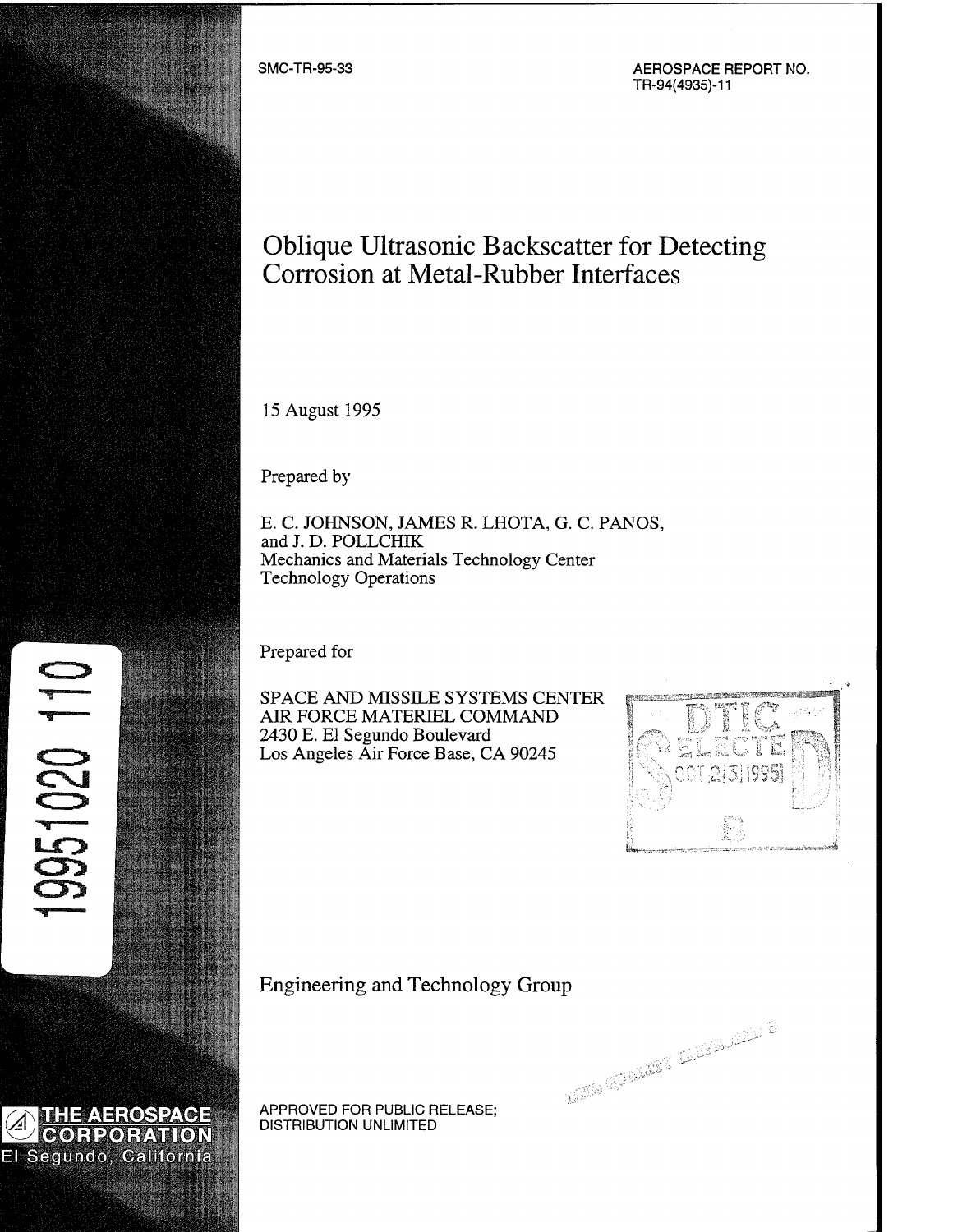This report was submitted by The Aerospace Corporation, El Segundo, CA 90245-4691, under Contract No. F04701-93-C-0094 with the Space and Missile Systems Center, 2430 E. El Segundo Blvd., Los Angeles Air Force Base, CA 90245. It was reviewed and approved for The Aerospace Corporation by S. Feuerstein, Principal Director, Mechanics and Materials Technology Center. Lt. Joel McCray was the project officer for the Mission-Oriented Investigation and Experimentation (MOIE) program.

*"^fiffl^BBM*

This report has been reviewed by the Public Affairs Office (PAS) and is releasable to the National Technical Information Service (NTIS). At NTIS, it will be available to the general public, including foreign nationals.

This technical report has been reviewed and is approved for publication. Publication of this report does not constitute Air Force approval of the report's findings or conclusions. It is published only for the exchange and stimulation of ideas.

Joel McCray, Lt. USAE SMC/CLUE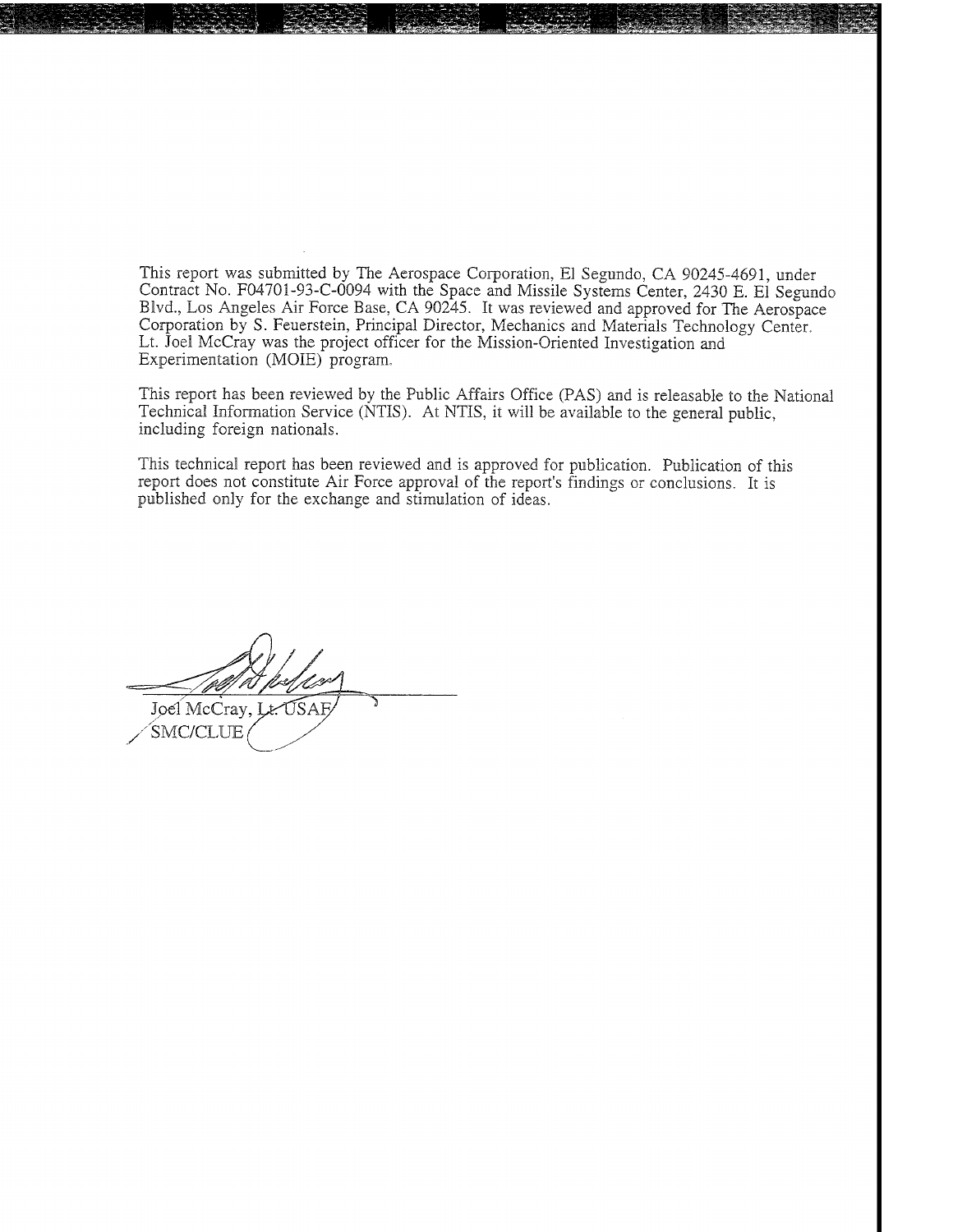| <b>REPORT DOCUMENTATION PAGE</b>                                                                                                                                                                                                                                              |              |                                  |                                            | Form Approved<br>OMB No. 0704-0188 |                                                                                                                                                                                                                                                                                                                                                                                                                                                                                                                                                                                                                                                                                            |  |
|-------------------------------------------------------------------------------------------------------------------------------------------------------------------------------------------------------------------------------------------------------------------------------|--------------|----------------------------------|--------------------------------------------|------------------------------------|--------------------------------------------------------------------------------------------------------------------------------------------------------------------------------------------------------------------------------------------------------------------------------------------------------------------------------------------------------------------------------------------------------------------------------------------------------------------------------------------------------------------------------------------------------------------------------------------------------------------------------------------------------------------------------------------|--|
| 1204, Arlington, VA 22202-4302, and to the Office of Management and Budget, Paperwork Reduction Project (0704-0188), Washington, DC 20503.                                                                                                                                    |              |                                  |                                            |                                    | Public reporting burden for this collection of information is estimated to average 1 hour per response, including the time for reviewing instructions, searching existing data sources, gathering<br>and maintaining the data needed, and completing and reviewing the collection of information. Send comments regarding this burden estimate or any other aspect of this collection of<br>information, including suggestions for reducing this burden to Washington Headquarters Services, Directorate for Information Operations and Reports, 1215 Jefferson Davis Highway, Suite                                                                                                       |  |
| 1. AGENCY USE ONLY (Leave blank)                                                                                                                                                                                                                                              |              | 2. REPORT DATE<br>15 August 1995 |                                            |                                    | 3. REPORT TYPE AND DATES COVERED                                                                                                                                                                                                                                                                                                                                                                                                                                                                                                                                                                                                                                                           |  |
| 4. TITLE AND SUBTITLE<br><b>Oblique Ultrasonic Backscatter for Detecting Corrosion</b><br>at Metal-Rubber Interfaces<br>6. AUTHOR(S)                                                                                                                                          |              |                                  |                                            |                                    | 5. FUNDING NUMBERS<br>F04701-93-C-0094                                                                                                                                                                                                                                                                                                                                                                                                                                                                                                                                                                                                                                                     |  |
| E. C. Johnson, James R. Lhota, G. C. Panos, and J. D. Pollchik                                                                                                                                                                                                                |              |                                  |                                            |                                    |                                                                                                                                                                                                                                                                                                                                                                                                                                                                                                                                                                                                                                                                                            |  |
| 7. PERFORMING ORGANIZATION NAME(S) AND ADDRESS(ES)<br>The Aerospace Corporation<br><b>Technology Operations</b><br>El Segundo, CA 90245-4691                                                                                                                                  |              |                                  |                                            |                                    | 8. PERFORMING ORGANIZATION<br><b>REPORT NUMBER</b><br>TR-94(4935)-11                                                                                                                                                                                                                                                                                                                                                                                                                                                                                                                                                                                                                       |  |
| 9. SPONSORING/MONITORING AGENCY NAME(S) AND ADDRESS(ES)<br>Space and Missile Systems Center<br>Air Force Materiel Command<br>2430 E. El Segundo Boulevard<br>Los Angeles Air Force Base, CA 90245                                                                             |              |                                  |                                            |                                    | 10. SPONSORING/MONITORING<br>AGENCY REPORT NUMBER<br>SMC-TR-95-33                                                                                                                                                                                                                                                                                                                                                                                                                                                                                                                                                                                                                          |  |
| 11. SUPPLEMENTARY NOTES                                                                                                                                                                                                                                                       |              |                                  |                                            |                                    |                                                                                                                                                                                                                                                                                                                                                                                                                                                                                                                                                                                                                                                                                            |  |
| 12a. DISTRIBUTION/AVAILABILITY STATEMENT<br>Approved for public release; distribution unlimited                                                                                                                                                                               |              |                                  |                                            |                                    | 12b. DISTRIBUTION CODE                                                                                                                                                                                                                                                                                                                                                                                                                                                                                                                                                                                                                                                                     |  |
| 13. ABSTRACT (Maximum 200 words)<br>the plate through a face perpendicular to the surface. Two successful applications of the<br>technique within the aerospace industry are discussed. The first application involves<br>inspection of a D6AC steel, O-ring sealing surface. |              |                                  |                                            |                                    | An ultrasonic technique for detecting corrosion at metal-rubber interfaces is introduced. The<br>technique, which bears resemblance to the angle beam techniques commonly used in weld<br>inspections, is based on the principle that corrosion pits will backscatter a small percentage of<br>obliquely incident sound. Preliminary data from the study of isolated, artificially induced pits<br>on an aluminum surface are presented. Isolated pits with dimensions on the order of 50 µm<br>are readily detected on the surface of bulk aluminum plates using 10-MHz pulses injected into<br>inspection for corrosion in an aluminum-rubber bondline. The second application is to the |  |
| 14. SUBJECT TERMS                                                                                                                                                                                                                                                             |              |                                  |                                            | 15. NUMBER OF PAGES<br>13          |                                                                                                                                                                                                                                                                                                                                                                                                                                                                                                                                                                                                                                                                                            |  |
| Ultrasound, Corrosion, Bondlines                                                                                                                                                                                                                                              |              |                                  |                                            |                                    | 16. PRICE CODE                                                                                                                                                                                                                                                                                                                                                                                                                                                                                                                                                                                                                                                                             |  |
| 17. SECURITY CLASSIFICATION 18. SECURITY CLASSIFICATION<br>OF REPORT<br><b>UNCLASSIFIED</b><br>NSN 7540-01-280-5500                                                                                                                                                           | OF THIS PAGE | <b>UNCLASSIFIED</b>              | 19. SECURITY CLASSIFICATION<br>OF ABSTRACT | <b>UNCLASSIFIED</b>                | 20. LIMITATION OF ABSTRACT<br>Standard Form 298 (Rev. 2-89)                                                                                                                                                                                                                                                                                                                                                                                                                                                                                                                                                                                                                                |  |
|                                                                                                                                                                                                                                                                               |              |                                  |                                            |                                    | Prescribed by ANSI Std. Z39-18                                                                                                                                                                                                                                                                                                                                                                                                                                                                                                                                                                                                                                                             |  |

 $\cdot$ 

J.

Ü

 $\ddot{\phantom{1}}$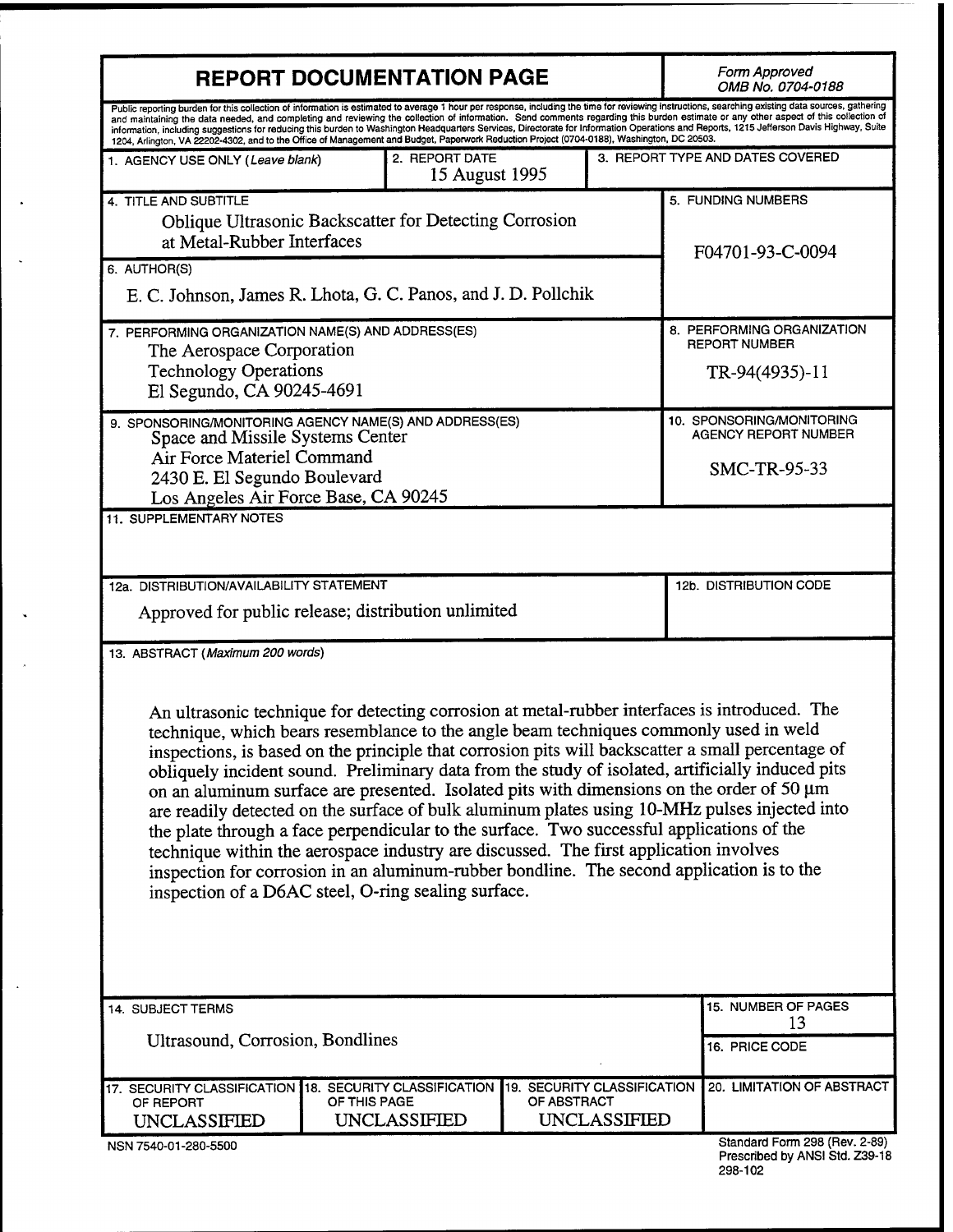# **Contents**

 $\cdot$ 

 $\ddot{\phantom{0}}$ 

 $\bar{z}$ 

 $\ddot{\phantom{a}}$ 

| $2^{\circ}$ |         |  |  |
|-------------|---------|--|--|
|             |         |  |  |
|             | $2.2\,$ |  |  |
|             |         |  |  |
|             |         |  |  |
|             |         |  |  |
|             |         |  |  |
|             |         |  |  |

# **Figures**

| 1. Surface pitting can be detected by monitoring the amplitude of the backscatter |                |
|-----------------------------------------------------------------------------------|----------------|
| 2. Representative micrographs of a pit in aluminum created using                  | $\overline{4}$ |
|                                                                                   |                |
|                                                                                   | $\tau$         |
|                                                                                   |                |
|                                                                                   | $-11$          |

 $\mathbf{i}$ 

| Accession For         |              |         |                    |  |
|-----------------------|--------------|---------|--------------------|--|
| <b>NTIS GRA&amp;I</b> |              |         |                    |  |
| DTIC TAB              |              |         | J.                 |  |
| Unannounced           |              |         | ד                  |  |
| Justification.        |              |         |                    |  |
| Distribution/         |              |         | Availability Codes |  |
|                       | Avail and/or |         |                    |  |
| Diat                  |              | Special |                    |  |
|                       |              |         |                    |  |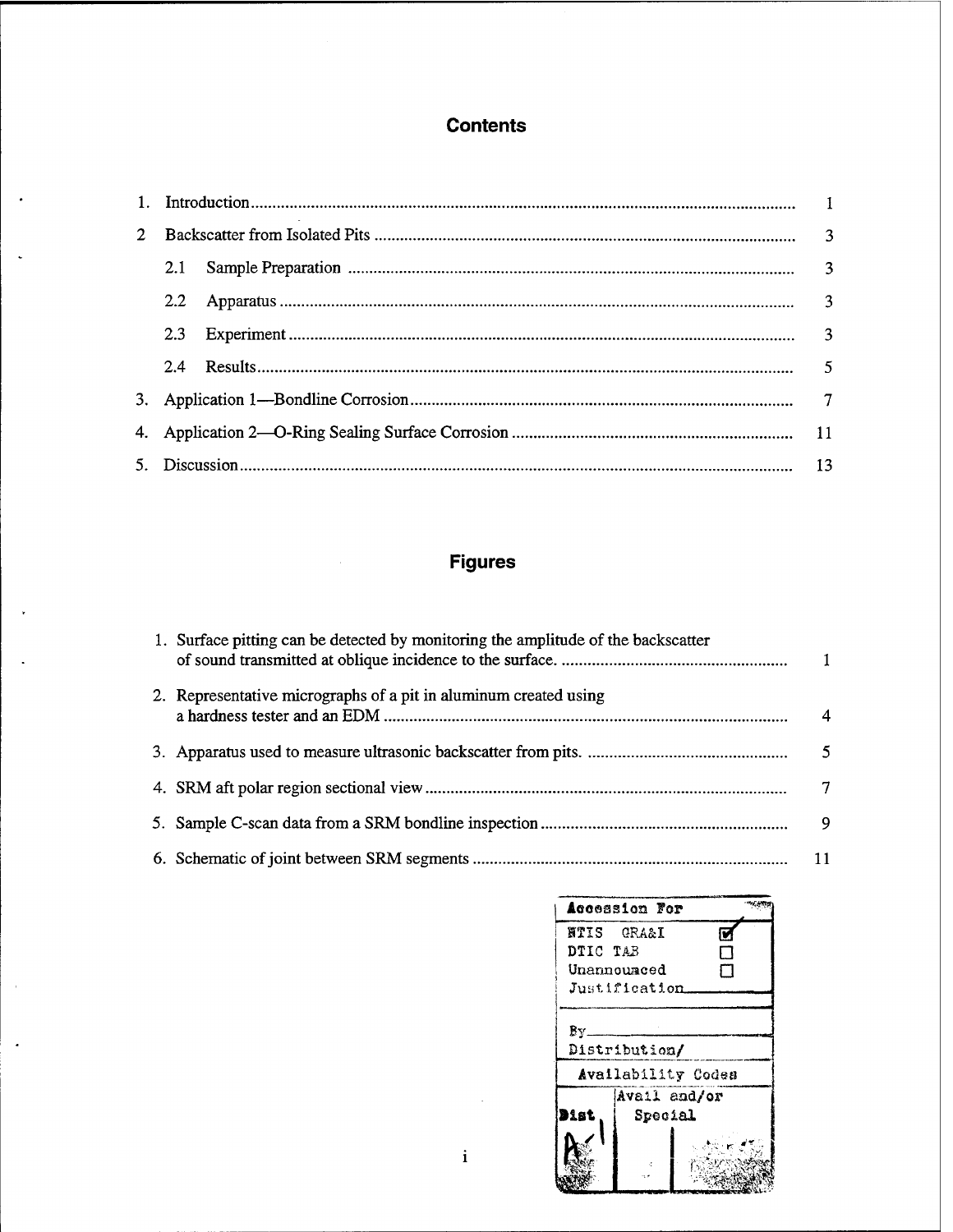## **1. Introduction**

Within the aerospace industry, inspections of metal-rubber interfaces are often performed ultrasonically. Unfortunately, minor corrosion-induced surface changes that can weaken a metal-rubber bondline or prevent the sealing of an O-ring do not lead to a significant change in a normally reflected signal. An alternate approach is to monitor the backscattered signal from pulses that strike the interface obliquely, as depicted in Figure 1. In this instance, most of the acoustic energy is forwardscattered so as not to compete with the relatively small backscattered signal from small surface changes. Such an approach is very similar to the angle beam techniques commonly used in the inspection of welds. Preliminary results from the study of the backscatter from isolated pits similar to those found grouped on corroded surfaces are presented in the next section. Often what drives the development of a new technique also prompts its application before the nuances associated with its basic principles can be fully studied. Such was the case here. Two applications of the technique discussed above to the recent inspection of flight hardware are described in the third and fourth sections of this report. In both of these applications, the presence of detrimental corrosion could be successfully discriminated from the nominal surface finish of the metal; however, improvements in the technique, particularly in the area of signal processing for feature extraction, could be envisioned.



Figure 1. Surface pitting can be detected by monitoring the amplitude of the backscatter of sound transmitted at oblique incidence to the surface.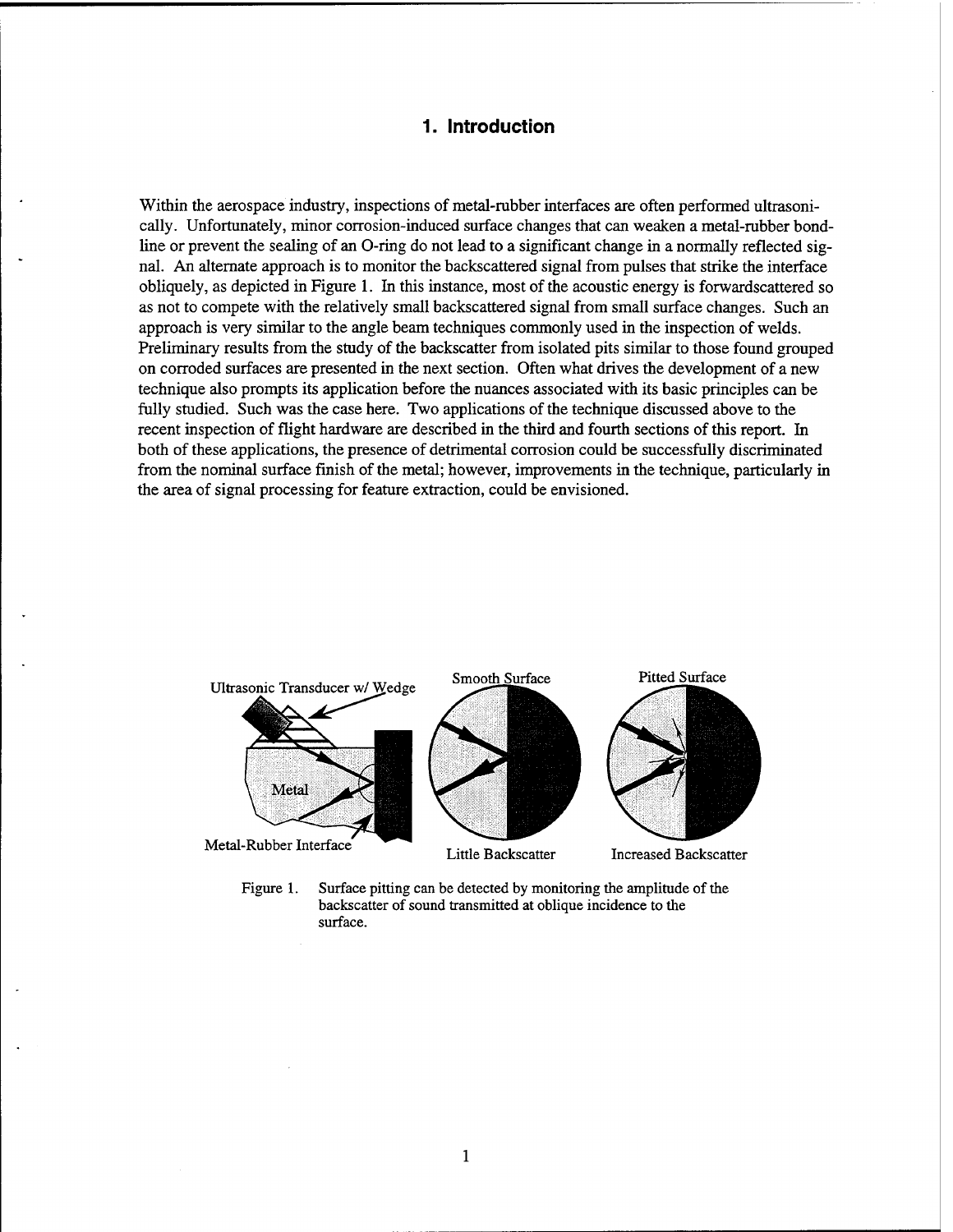# **2. Backscatter from Isolated Pits**

### **2.1 Sample Preparation**

To study oblique reflection from isolated pits, a  $100 \times 50 \times 25$  mm, 7075-T6 aluminum block was prepared. The 50  $\times$  25 mm faces of this block were polished using 360 grit sandpaper. Pits were then created on these faces using one of two methods. The first method involved using a Rockwell hardness tester with a l/16-in.-diameter ball. The loading on the ball could be adjusted to change the pit depth. Application of the hardness tester (HT) produced small, crater-like impressions with raised edges. The raised edges were removed by repolishing the face of the block, leaving somewhat smooth spherical indentations as can be observed in the top left micrograph of Figure 2. The approximate diameter and depth of the pit in this micrograph is indicated in the figure. Other pits were created using an electro-discharge machine (EDM). This process was harder to control, with the shape, diameter, and depth of the pit being significantly affected by both the shape of the discharge tip and the length of the discharge. A representative EDM pit micrograph is presented in the top right of Figure 2.

## **2.2 Apparatus**

The aluminum block was suspended in a water-filled immersion tank opposite a 10-MHz, 1/4-in., unfocused Krautkramer-Bransen, Model 113-126-420 immersion transducer, as depicted in Figure 3. A Panametrics Epoch II, Model 2100 flaw detector was used in pulse-echo mode to both stimulate the transducer and to receive reflected pulses. The aluminum block was attached to a rotational stage, which, in turn, was attached to two orthogonal translational stages. The two stages were oriented so as to permit vertical and horizontal movement of the block while maintaining the angle between the block face and the transducer. A rotational stage setting of  $\phi = 0^{\circ}$  put both faces parallel. The distance between the transducer face and the opposing surface of the aluminum block was adjusted to -70 mm to keep the end of the transducer near field in the water.

#### **2.3 Experiment**

For a selected pit, the block was adjusted vertically so that the height of the pit was coincident with that of the transducer center. The rotational stage was then adjusted to  $\phi = 23.3^{\circ}$  so that longitudinal pulses emitted by the transducer would mode-convert at the water-aluminum boundary to produce shear pulses striking the pitted surface at  $\theta = 34^{\circ}$  to its normal. The horizontal translational stage was then adjusted to maximize the backscattered signal from the pit, and its amplitude was recorded. The measurement was repeated with  $19^{\circ} \le \phi \le 27^{\circ}$  corresponding to  $18^{\circ} \le \theta \le 47^{\circ}$ .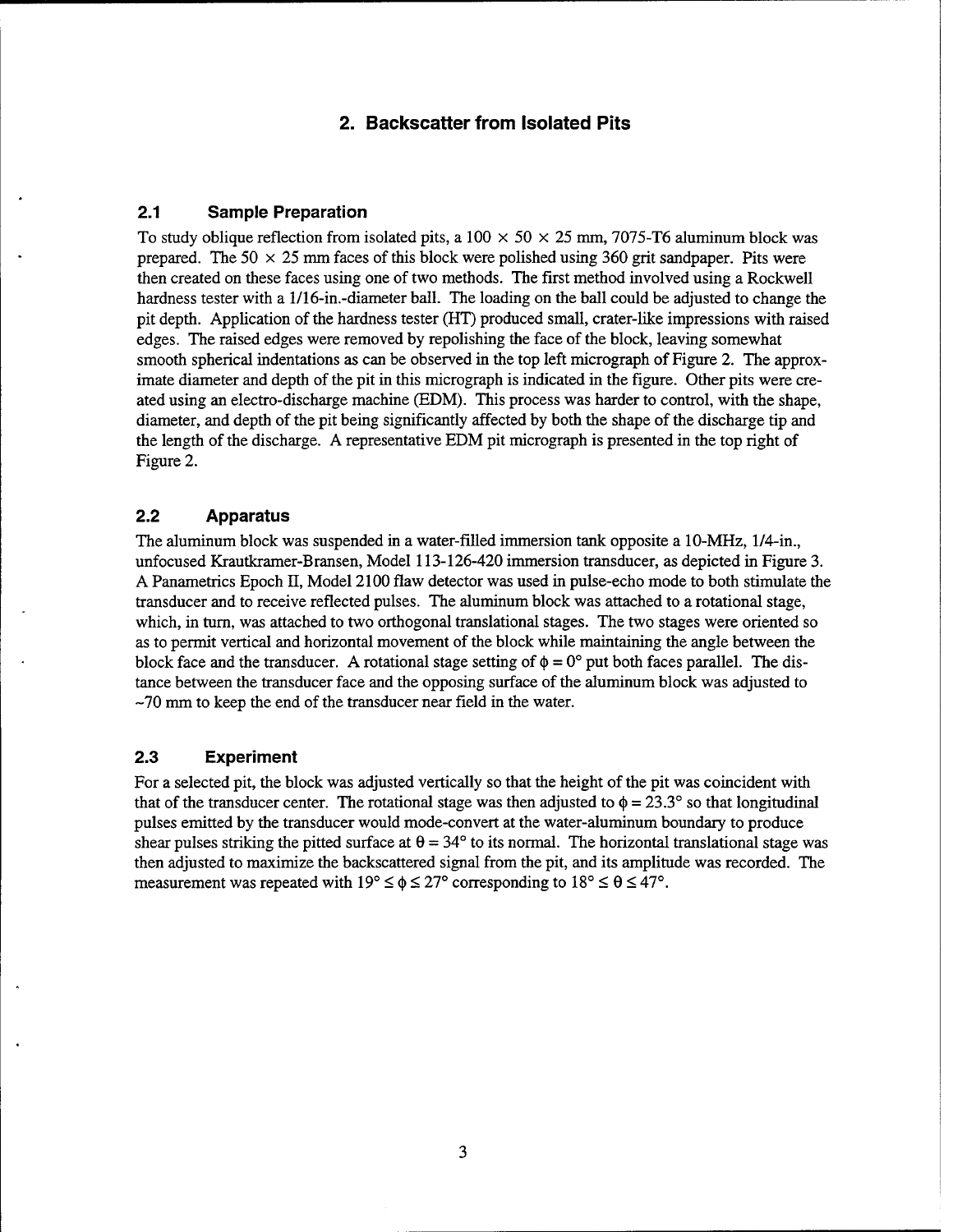

Figure 2. Representative micrographs of a pit in aluminum created using a hardness tester (top left) and an EDM (top right). The backscatter waveform at  $\theta = 34^{\circ}$  and the signal amplitude as a function of  $\theta$  for each pit are displayed below the respective micrograph.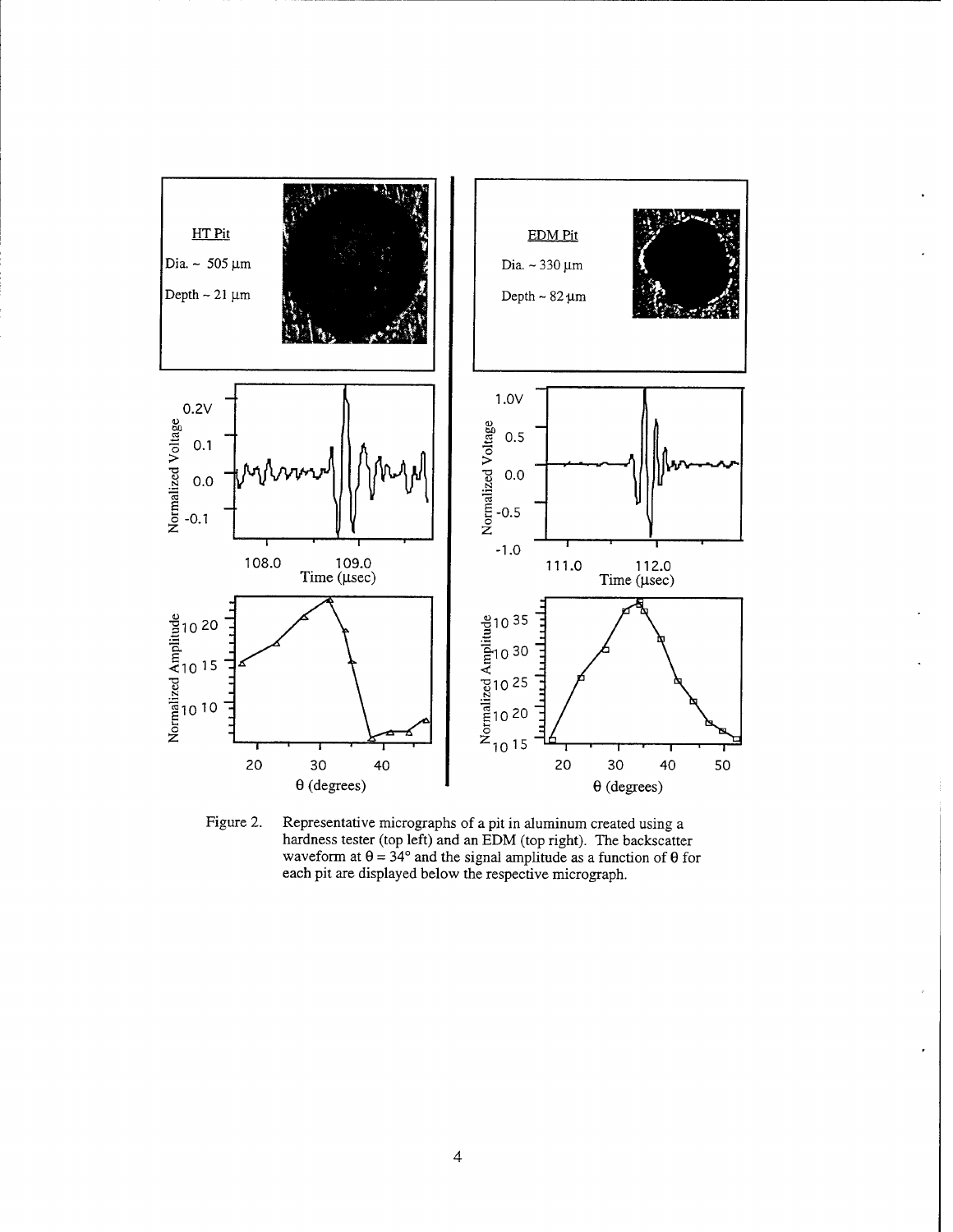

Figure 3. Apparatus used to measure ultrasonic backscatter from pits.

#### **2.4 Results**

Producing pits of a repeatable nature proved more difficult than might be expected. Even if the size and shape of two pits appeared relatively equivalent, the way in which they scattered sound (amplitude and angular dependence) was often surprisingly different. The results presented in Figure 2 are a fair representation for the majority of the pits studied. The backscatter waveform at  $\theta = 34^{\circ}$  from the pit depicted in each micrograph of Figure 2 is shown as an example beneath the micrograph. The input pulse was of the same amplitude in both instances. The smaller diameter but deeper EDM pit gave rise to a larger signal. It can be observed that for both pits the signal is easily distinguished from the noise floor. The data accumulated thus far suggest that individual pits having dimensions on the order of 50  $\mu$ m (~2 mils) on the surface of polished 7075-T6 aluminum give rise to signals easily discerned with the current apparatus. (For reference, the wavelength for 10-MHz shear waves in aluminum is  $\sim$ 310  $\mu$ m). It should be noted that for other grades of aluminum, such as the lower-strength alloy 6061-T6, similar measurements become much more difficult because the noise floor is much higher. The bottom plots in Figure 2 represent the signal amplitude as a function of  $\theta$ for each pit. It should be noted that the ordinate in each plot is logarithmic. As one would expect, the results reveal that for a contact inspection the choice of wedge angle is crucial. In this instance, maximum sensitivity to the pits occurred for  $\theta \sim 34^{\circ}$ .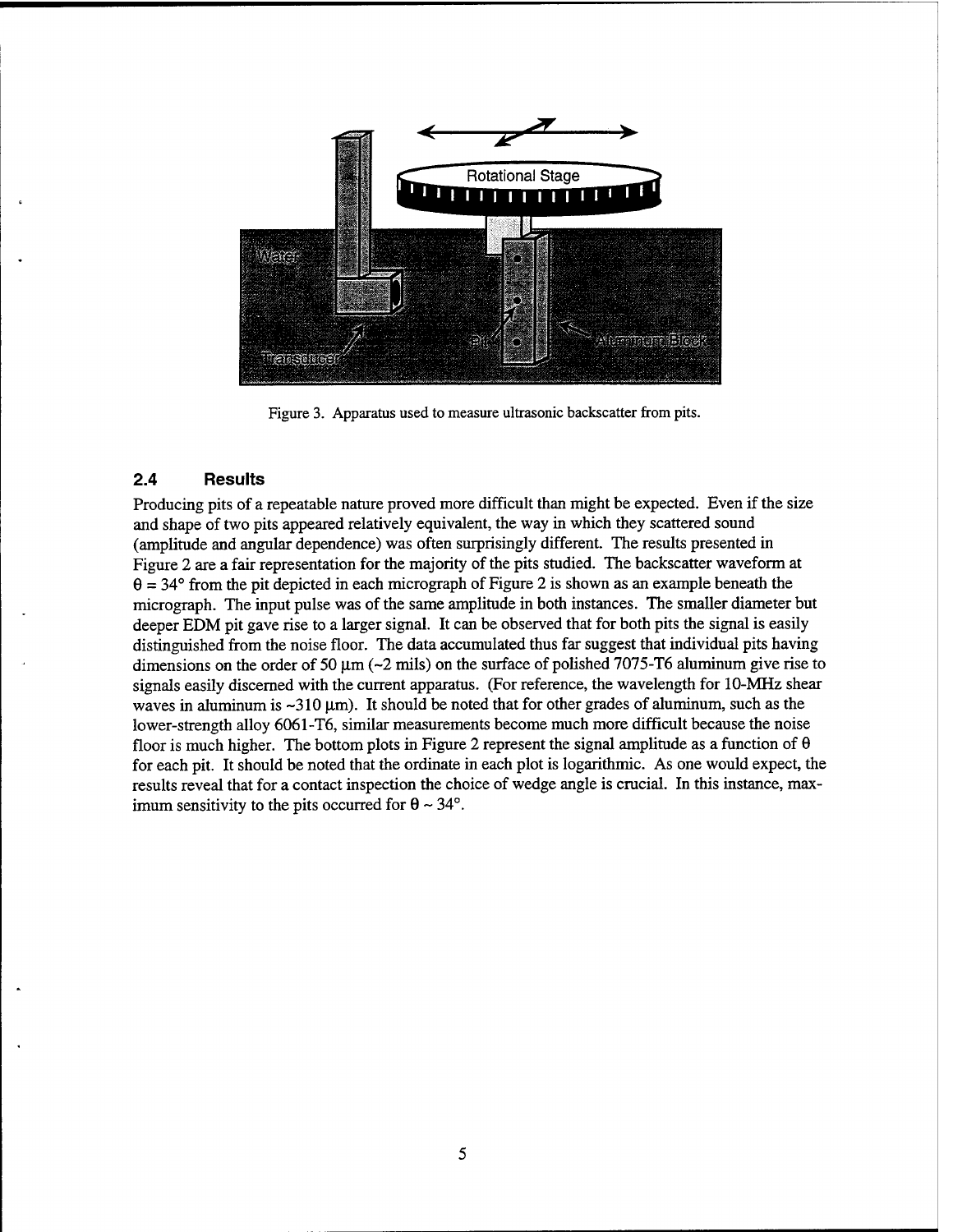# **3. Application 1—Bondline Corrosion**

The oblique backscatter technique was used to solve a difficult Solid Rocket Motor (SRM) inspection problem. These SRMs represent a significant capital investment. Concern had been raised regarding the integrity of SRMs for which the storage time had exceeded the original qualification period. The concern was heightened when potentially detrimental corrosion was detected in an aged scrapped motor case that was sectioned and analyzed as part of the re-qualification effort. The SRMs of interest consist of a composite case lined with a rubber insulator. The solid propellant is cast in the space between the insulator and a center mandrel. Removal of the mandrel leaves an open center bore. The poles (ends) of the composite case, adjacent to the bore, are terminated with forged, 7175-1736 alloy, aluminum bosses. The corrosion was observed to occur at the interface (in the bondline) between the rubber insulation and the polar boss as depicted in Figure 4. Significant corrosion in this region of a flight motor could (1) provide for a leak path behind the insulation, resulting in a case burn, or (2) weaken the bondline, allowing it to unzip upon ignition. Either of these phenomena could lead to catastrophic failure.



Figure 4. SRM aft polar region sectional view. The bondline indicated was inspected for corrosion by scanning the transducer on the inner radius of the aluminum polar boss as shown.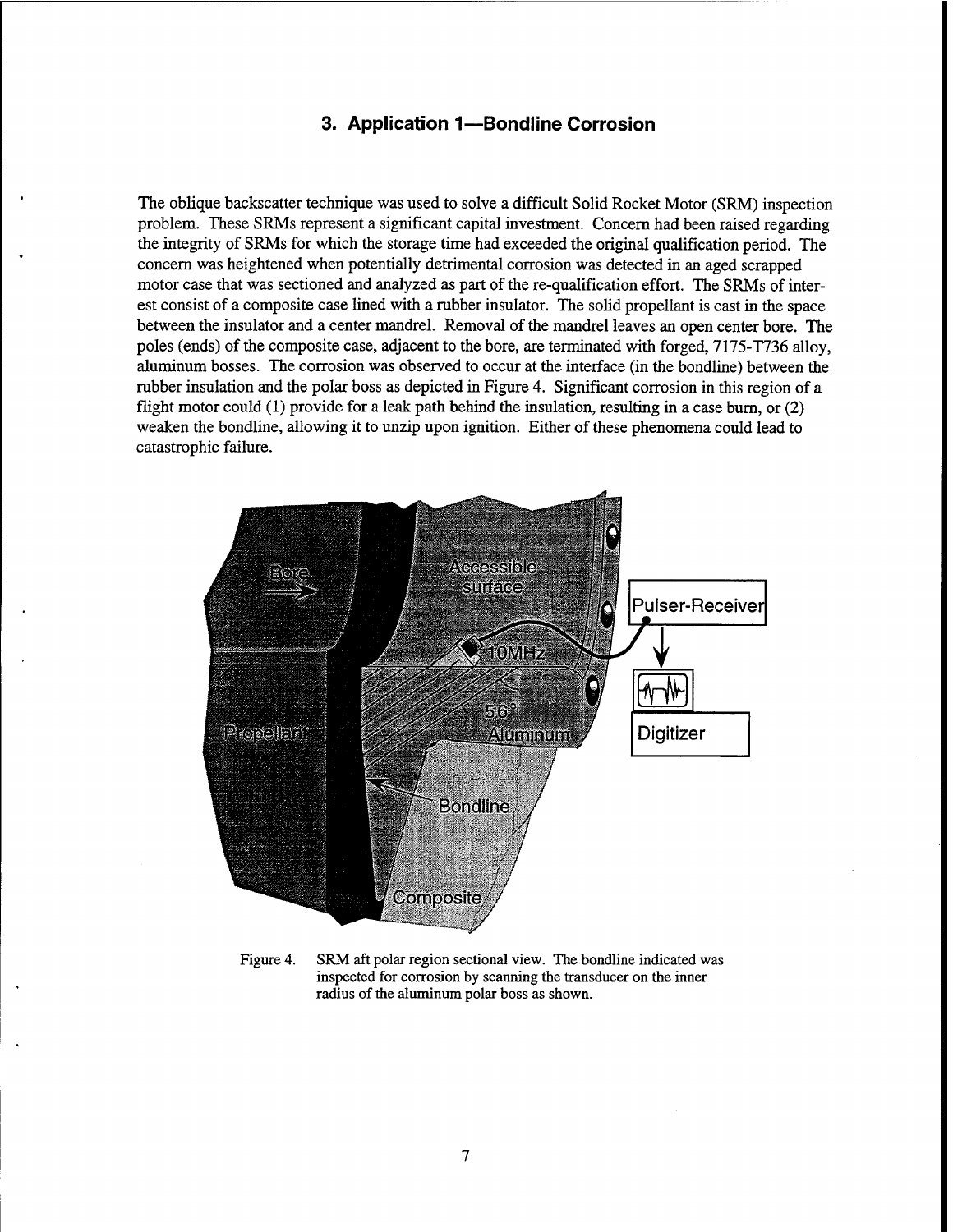The search for an appropriate nondestructive means for detecting corrosion in the polar bossinsulation bondline prompted the suggestion by M. C. Gregory of United Technologies Chemical Systems Division to use an oblique, ultrasonic backscatter technique for which he provided the initial proof-of-concept testing data. Further development of the technique proceeded with recommendations and assistance from J. M. Nelson and R. L. Carlson of Boeing and two of this report's authors (ECJ and JRL). The nominal surface condition for the polar boss at the interface consisted of a 250- 500 microinch grit blast finish. Close observation of this finish revealed that pits with dimensions on the order 1-2 mils could be found. Corrosion deemed reportable was shown to result in a backscatter amplitude four times that due to the nominal condition.

Analysis indicated that inspection of the first 1.8 in. of the bondline measured radially from the bore (360° around) would be sufficient. To perform the inspection, a 10-MHz, Krautkramer Bransen, Model 113-226-590, 1/4-in.-diameter transducer with a 60° (in steel) shear wedge was manually scanned along the accessible inner surface of the polar boss (a surface that is perpendicular to the bondline) as shown in Figure 4. Application of Snell's law reveals that pulses emitted by the transducer strike the bondline at  $\sim 34^\circ$ , resulting in a healthy reflection from surface anomalies (compare with Figure 2). In a standard scan, the signal was measured at seven positions along the first 1.8 in. of the bondline for each degree, resulting in a  $7 \times 360$  point grid. The placement of the transducer on this grid was controlled using a notched T-square that mated with notches on the side of the transducer wedge. The RF signal measured at each grid point was digitally recorded for post-processing. Because the signal path through the boss increased with radial distance from the bore, a sliding gate and distance amplitude correction (DAC) were used to process the data.

A 45° segment of a sample C-scan plot of processed data from one of the inspections is presented in Figure 5a. Each pixel represents one data point. The color bar is normalized so that the shade corresponding to unity represents the nominal surface condition. In Figure 5b, the same data is interpolated to a finer grid to aid in visualization of patterns. This data set is of interest because signals were detected that exceeded the reporting threshold of four times that of the nominal surface condition. To better evaluate the affected region, it was scanned a second time on a much finer grid. This information together with the results of a bondline load test led to the conclusion that the corrosion-like indications did not coalesce to form a continuous leak path or a region of sufficient size and proximity to the bond edge so as to seriously compromise the bondline.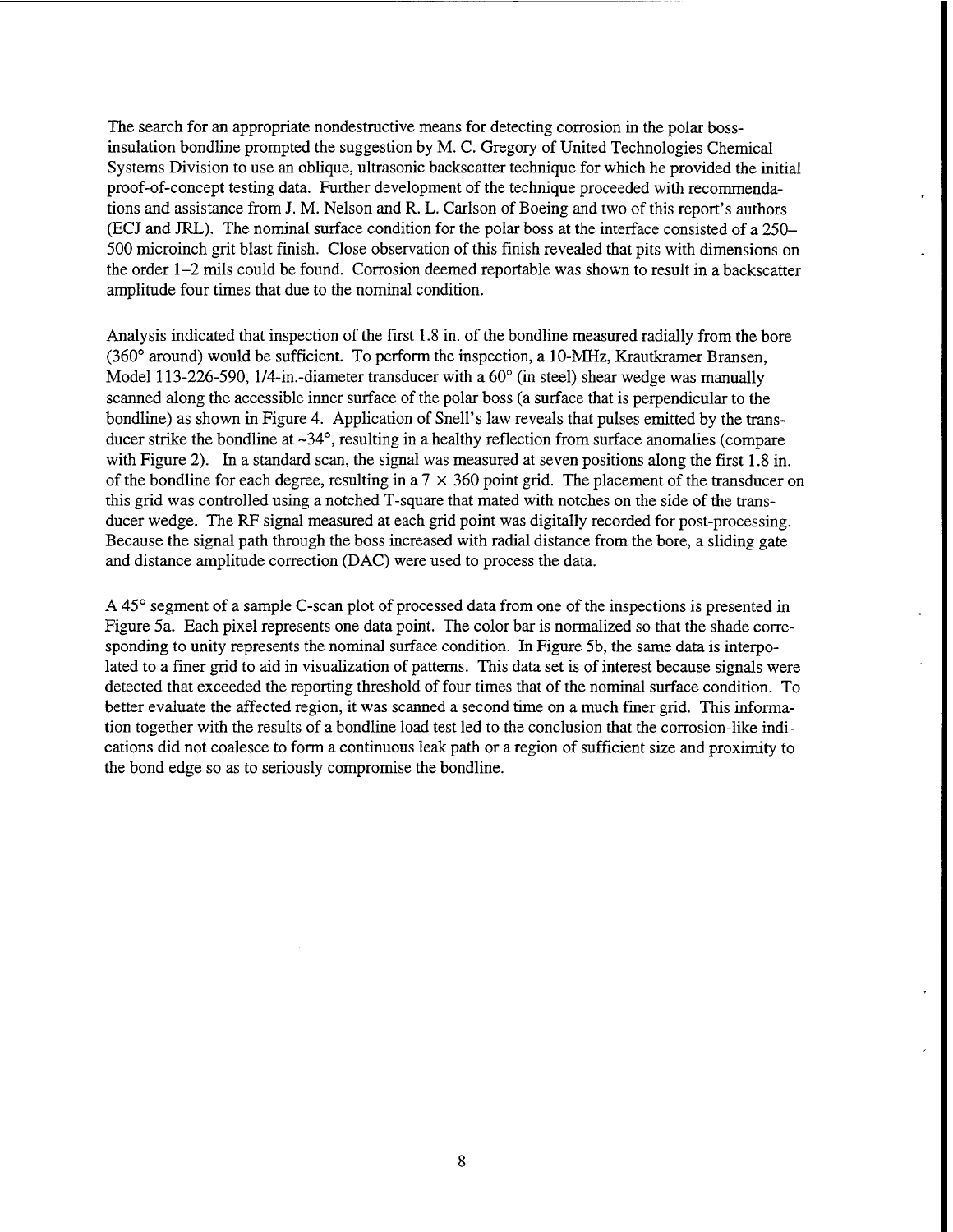

Figure 5. Sample C-scan data from a SRM bondline inspection. The shade of each pixel in (a) corresponds to the amplitude of the signal captured at the associated angular and radial position. The color bar has been normalized so that unity corresponds to the nominal (250-500 microinch) surface condition. Signals greater than unity generally correspond to a rougher surface condition at the bondline. The threshold for reporting and further evaluation was set at four times the nominal condition. In (b) the data from (a) is interpolated to a finer grid to bring out the patterns.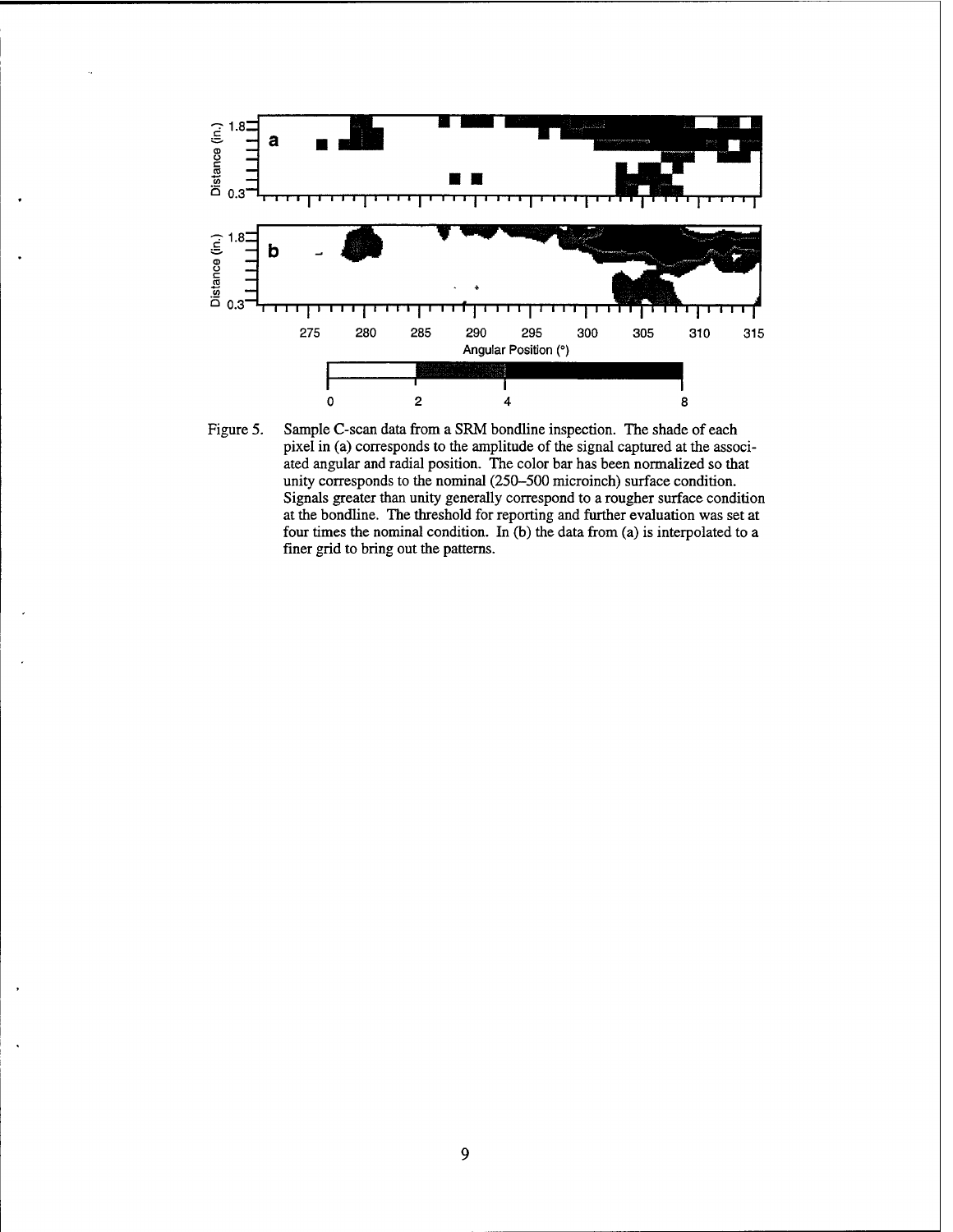# **4. Application 2—O-Ring Sealing Surface Corrosion**

The oblique backscatter technique for corrosion detection was also used to solve a second SRM inspection problem. In this instance, the SRMs of interest are much larger than those discussed above. To facilitate transportation and handling, these SRMs comprise a number of cylindrical segments. The segments are "stacked" at the launch base, and a pair of the resulting SRM boosters are mated to a core vehicle. The outer wall of the segments are made of D6AC steel. The joint between segments consists of a tang and clevis, as depicted in Figure 6. This figure presents a sectional view of one side of the cylindrical case joint. In the actual launch configuration, the tang points upward. The segments are secured to each other by a series of pins; the outline of one is evident in the figure. An O-ring is employed to seal the joint. A leak in this O-ring seal could lead to a catastrophic failure.

Special precautions are taken to ensure that the O-ring sealing surface is free of corrosion. However, because of the aggressive climatic conditions at coastal launch sites, even with precautions, corrosionrelated concerns are raised if schedule delays result in a SRM having an unusually long tenure on the launch pad. Unfortunately, a visual inspection of the O-ring sealing surface would require destacking the segments, a costly proposition that would significantly impact the launch schedule. To solve this problem, M. C. Gregory examined the geometrical constraints associated with the joint and designed special wedges that permit interrogation of the O-ring sealing surface with sound of oblique incidence (Figure 6). Defect standards were manufactured, and it was shown that isolated 2-mil-deep EDM pits could be detected on the O-ring sealing surface. The technique has since been adopted as routine procedure, with a baseline scan performed when the segments are first stacked, followed by periodic checks as the vehicle awaits launch.



Figure 6. Schematic of joint between SRM segments. To inspect the O-ring sealing surface for corrosion visually would require a costly destack of the entire SRM. Instead, an oblique-incidence ultrasonic backscatter inspection is performed using a transducer and wedge as shown.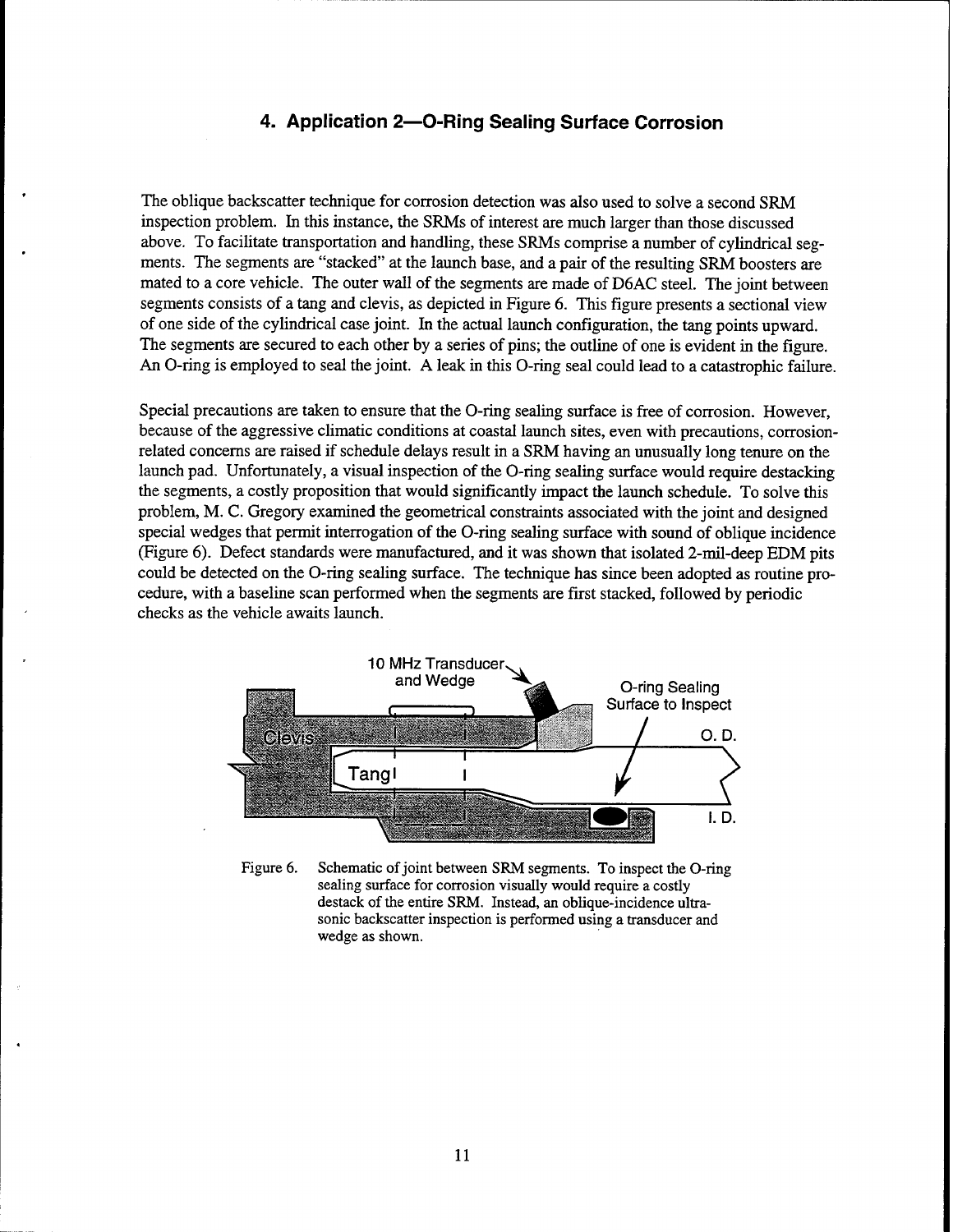# 5. Discussion

Corrosion at metal-rubber interfaces can be detected using ultrasound propagated at oblique incidence to the interface. Indeed, two successful examples of such work are reported herein. The technique is relatively easy to implement, being quite similar to the shear wave techniques commonly used for weld inspection. However, the applicability of the technique is limited by both the bulk and surface quality of the metal. While the basic principle behind the technique is easy to understand, wave scattering from rough (corroded) surfaces can be quite complex.\* To determine ways in which the basic technique can be improved, studies involving the simpler case of scattering from isolated pits have been initiated. The results presented here are, to say the least, quite preliminary. Initial difficulties were encountered in trying to produce pits with repeatable characteristics. Future work will be directed toward determining just how much information can be gleaned from backscattered signals. The effects of pit size, shape, density and distribution, signal frequency, and incidence angle should be measured and compared with models. This information will be used to develop signal processing algorithms that would enable one to better discriminate between different types of metal-rubber interface anomalies such as machine marks, scratches, disbonds, pitting, etc.

<sup>\*</sup> Ogilvy, J. A., *Theory of Wave Scatteringfrom Random Rough Surfaces,* Institute of Physics Publishing Ltd., Bristol and Philadelphia (1991).